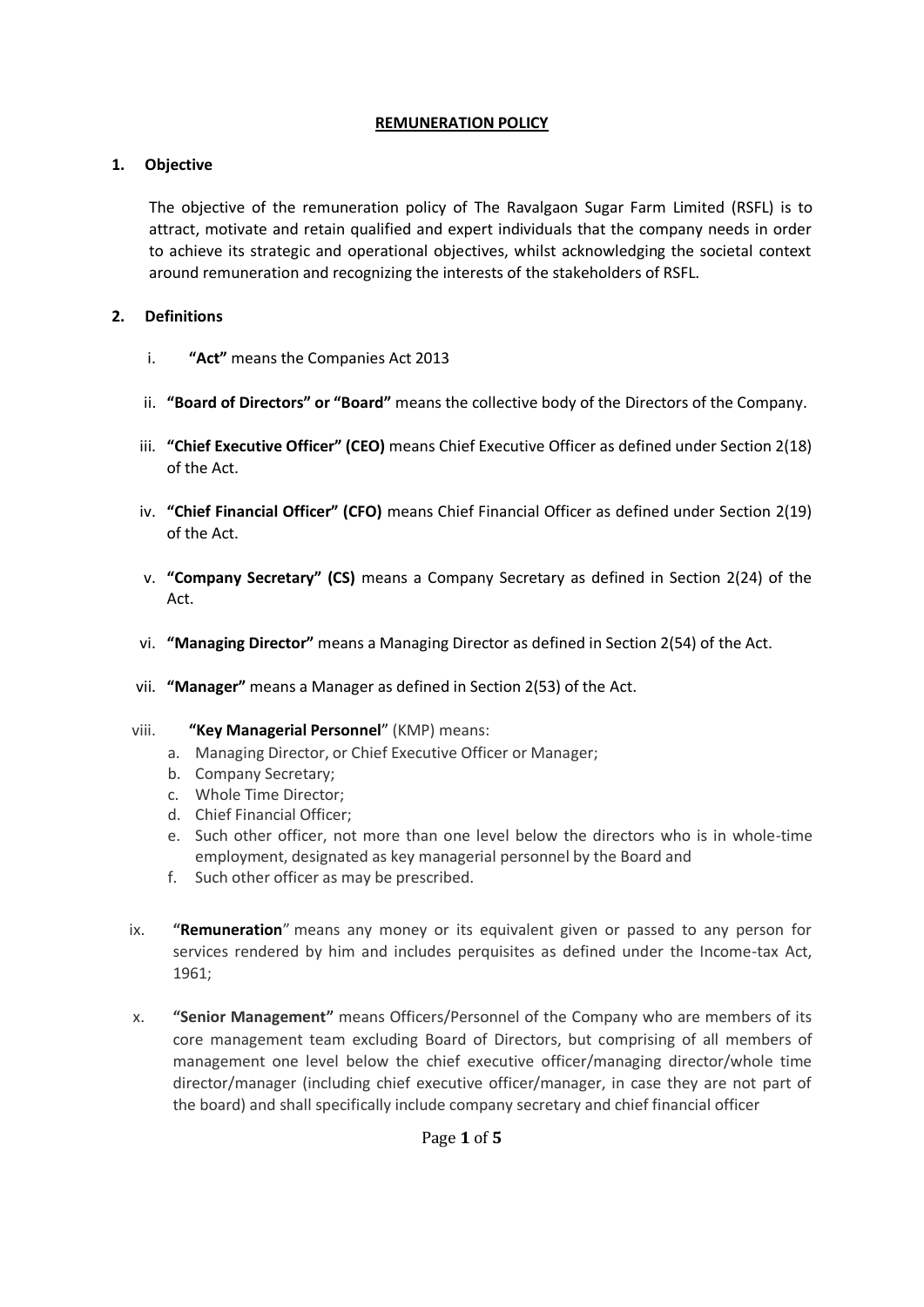xi. **"Whole-time Director" or "Executive Director"** means Whole-time Director as defined in Section 2(94) of the Act.

All capitalised terms used in this Policy but not defined herein shall have the meaning ascribed to such term in the Act and the Rules framed there under or in the SEBI (Listing Obligations and Disclosure Requirements) Regulations, 2015 ("SEBI Listing Regulations"), as amended from time to time.

### **3. The Nomination & Remuneration Committee**

The Nomination & Remuneration Committee ("Committee") is responsible for formulating and making the necessary amendments to the Remuneration Policy for the Directors, KMP and Senior Management of RSFL from time to time.

### **4. Role of the Committee:**

- **I.** The Committee shall be formally empowered to ;
- a. identify persons who are qualified to become Directors and who may be appointed in the Senior Management as per criteria laid down by the Company and recommend to the Board their appointment or removal;
- b. provide the terms of engagement for independent directors, non-executive directors, Chief Executive Officer, whole time directors and senior management
- **II.** Role of the Committee shall *inter- alia* include the following:
- a. Formulation of the criteria for determining qualifications, positive attributes and independence of a director and recommend to the Board a policy, relating to the remuneration of the directors, key managerial personnel and other employees;
- b. Formulation of criteria for evaluation of performance of Independent Directors and the Board;
- c. Devising a policy on Board diversity and succession planning for Board/Senior Management;
- d. Identifying persons who are qualified to become directors and who may be appointed in senior management in accordance with the criteria laid down, and recommend to the Board their appointment, remuneration and removal. The company shall disclose the remuneration policy and the evaluation criteria in its Annual Report.
- e. To ensure that the level and composition of remuneration is reasonable and sufficient to attract, retain and motivate directors of the quality required to run the company successfully;
- f. To ensure that the relationship of remuneration to performance is clear and meets appropriate performance benchmarks; and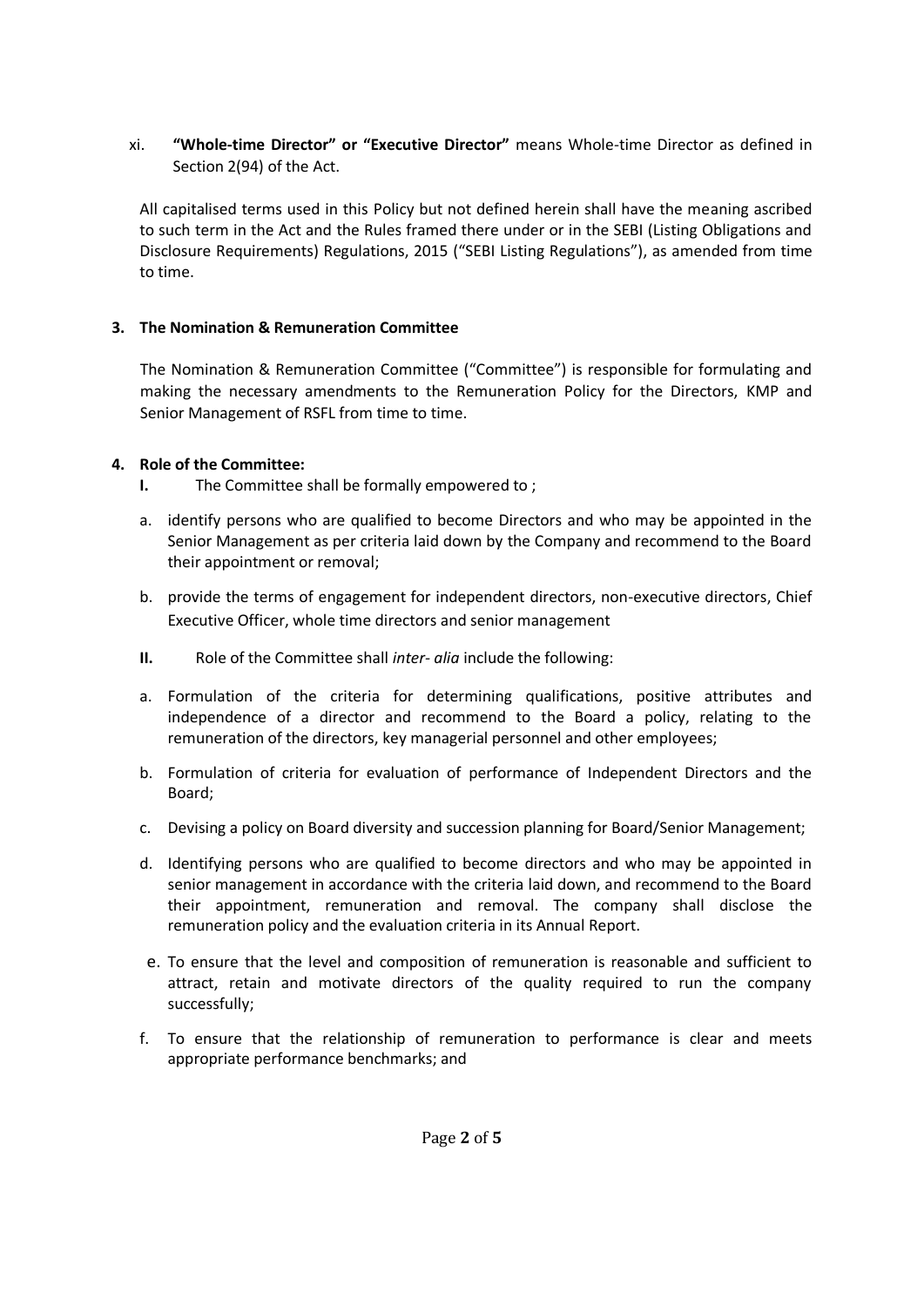- g. To ensure remuneration to directors, key managerial personnel and senior management involves a balance between fixed and incentive pay reflecting short and long-term performance objectives appropriate to the working of the company and its goals.
- **III.** The Committee shall :
- a. Establish the KRAs and clear metrics of performance for Chief Executive Officer and wholetime directors against which their performance shall be appraised at the end of the year.

Review and approve KRAs and performance metrics for senior management proposed by the Chief Executive Officer.

Document the expectations and the actual achievements for a full Board review as may be taken as an audit.

b. Have the responsibility for a) setting the remuneration for the Chief Executive Officer and whole-time directors and, b) review and approval of senior management (one level below MD) remuneration proposed by Chief Executive Officer. Remuneration in this context will include salary; performance based variable component and any compensation payments, such as retiral benefits or stock options.

# **5. Remuneration for Non-Executive Directors**

Non-Executive Directors ("NED") are remunerated by way of sitting fee for each meeting of the Board/ Committees of the Board attended by them.

### **6. Remuneration for Executive Directors, Key Managerial Personnel (KMP) and Senior Management**

The following elements are taken into consideration for determining the Remuneration of Executive Directors, KMP and Senior Management:

- The remuneration policy reflects a balance between the interests of the Company's main stakeholders as well as a balance between the Company's short-term and long-term strategy. As a result, the structure of the remuneration package for the Executive Directors, KMP and Senior Management is designed to balance short-term operational performance with the medium and long-term objective of creating sustainable value within the company, while taking into account the interests of its stakeholders. RSFL strives for a high performance in the field of sustainability and aims to maintain a good balance between economic gain, respect for people and concern for the environment.
- To ensure that highly skilled and qualified Executive Directors / KMP / Senior Management Personnel can be attracted and retained, RSFL aims for a total remuneration level that is comparable to levels provided by other companies that are similar to RSFL in terms of size and complexity.
- In designing and setting the levels of remuneration for the Executive Directors, KMP and Senior Management, the Committee also takes into account the relevant statutory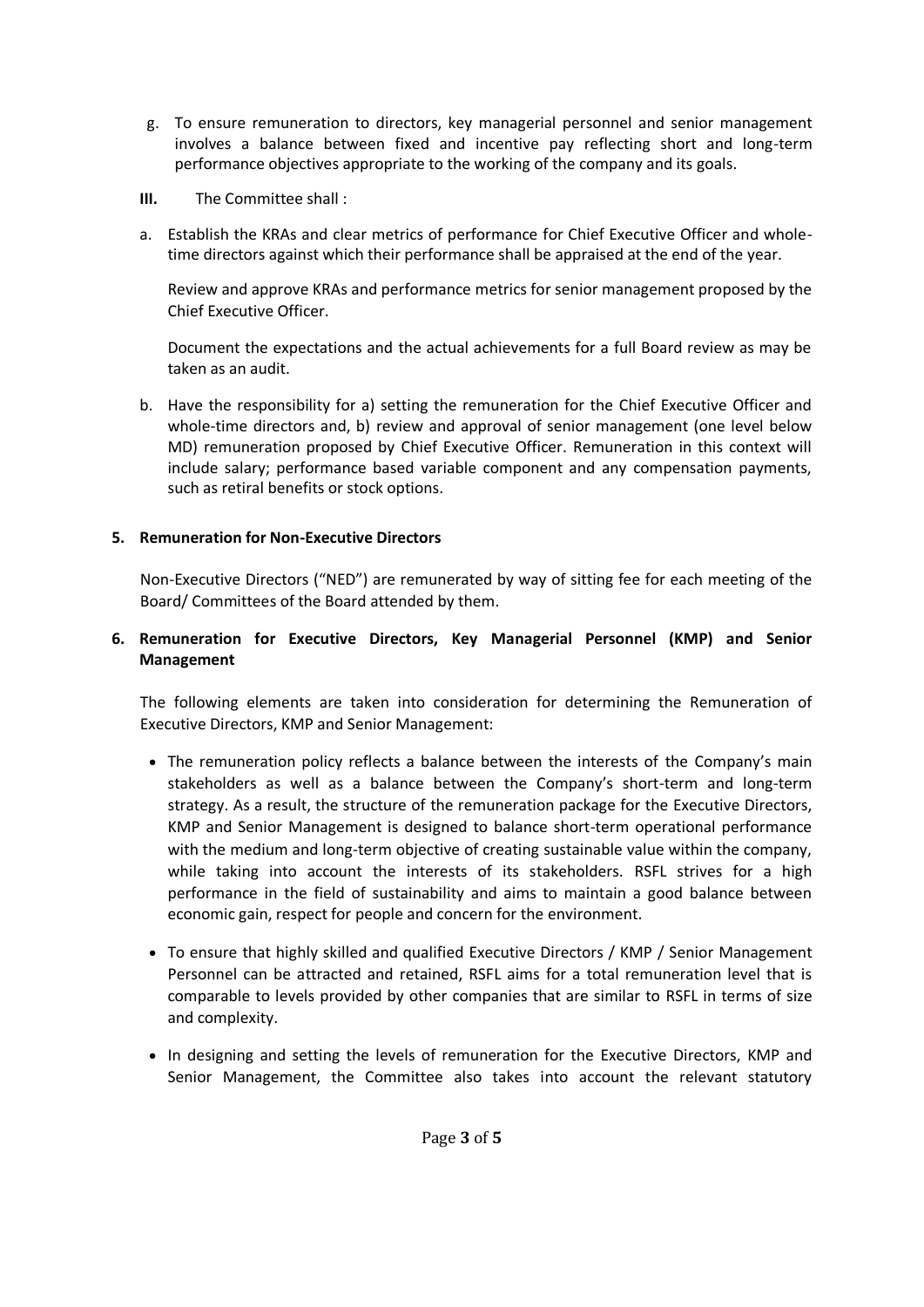provisions and provisions of the corporate governance regulations, societal and market trends and the interests of stakeholders.

• The Company's policy is to offer the Executive Directors, KMP and Senior Management a total compensation comparable to the peer group.

# **Total Compensation (TC)**

The total compensation of the Executive Directors, KMP and Senior Management consists of the following components:

- 1. Base salary
- 2. Variable income
	- Annual Performance Pay (APP)
	- Performance-related Long-Term Incentive Plan (LTIP)

### **Base salary**

On joining the Company, the Executive Directors, KMP and Senior Management Personnel receive a base salary comparable to the peer group. Every year, base salary levels are reviewed by the Committee.

#### **Variable income**

The variable income part of remuneration consists of APP and LTIP. The distribution between APP and LTIP for (on target) performance aims to achieve a proper balance between shortterm result and long-term value creation. The parameters relating to the various elements of the variable income part of the remuneration are established and where necessary adjusted by and at the discretion of the Committee, taking into account the general rules and principles of the remuneration policy itself.

The targets are determined each year by the Committee in consultation with the respective Executive Director/KMP/ Senior Management Personnel, based on historical performance, the operational and strategic outlook of the Company in the short term and expectations of the Company's management and stakeholders, among other things. The targets contribute to the realization of the objective of long-term value creation.

### **7. Remuneration for other Employees.**

Remuneration of middle and lower level employees of the Company consists of fixed pay, and may include variable pay as needed, which is reviewed on an annual basis. Increase in the remuneration of employees is effected based on an annual review taking into account performance of the employee and the performance of the Company also.